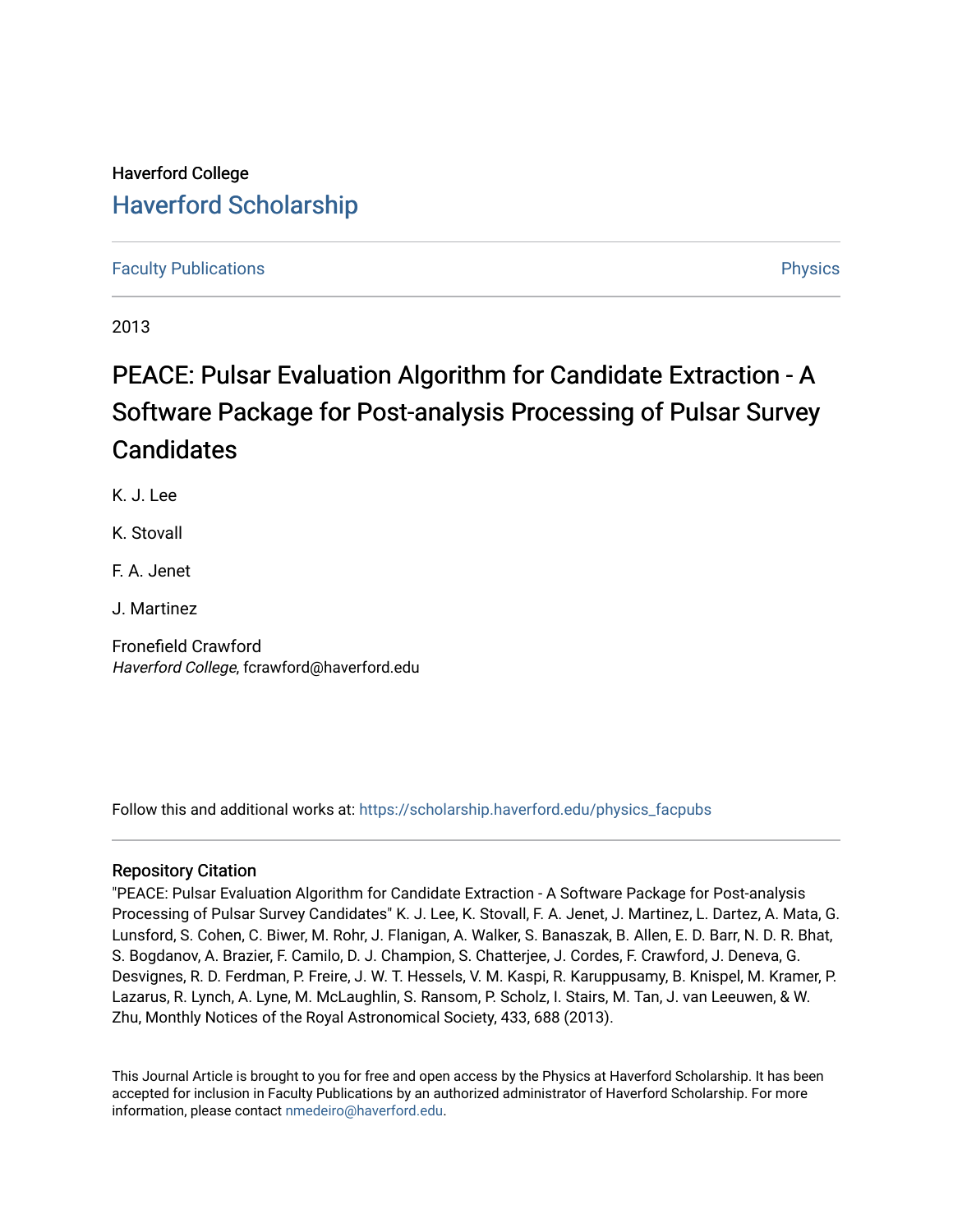# **PEACE: pulsar evaluation algorithm for candidate extraction – a software package for post-analysis processing of pulsar survey candidates**

K. J. Lee,<sup>1\*</sup> K. Stovall,<sup>2,3</sup> F. A. Jenet,<sup>2</sup> J. Martinez,<sup>2</sup> L. P. Dartez,<sup>2</sup> A. Mata,<sup>2</sup> G. Lunsford,  $2^2$  S. Cohen,  $2^2$  C. M. Biwer,  $4^4$  M. Rohr,  $4^4$  J. Flanigan,  $4^4$  A. Walker,  $4^4$ S. Banaszak,<sup>4</sup> B. Allen,<sup>4,5</sup> E. D. Barr,<sup>1</sup> N. D. R. Bhat,<sup>6,7</sup> S. Bogdanov,<sup>8</sup> A. Brazier,<sup>9</sup> F. Camilo, 8,10 D. J. Champion,<sup>1</sup> S. Chatterjee, <sup>9</sup> J. Cordes, <sup>9</sup> F. Crawford, <sup>11</sup> J. Deneva, <sup>10</sup> G. Desvignes,<sup>1</sup> R. D. Ferdman,<sup>12,13</sup> P. Freire,<sup>1</sup> J. W. T. Hessels,<sup>14,15</sup> R. Karuppusamy,<sup>1</sup> V. M. Kaspi,<sup>12</sup> B. Knispel,<sup>5</sup> M. Kramer,<sup>1,13</sup> P. Lazarus,<sup>1</sup> R. Lynch,<sup>12</sup> A. Lyne,<sup>13</sup> M. McLaughlin,<sup>16</sup> S. Ransom,<sup>17</sup> P. Scholz,<sup>12</sup> X. Siemens,<sup>4</sup> L. Spitler,<sup>1</sup> I. Stairs,<sup>18</sup> M. Tan,<sup>18</sup> J. van Leeuwen<sup>14,15</sup> and W. W. Zhu<sup>18</sup>

<sup>1</sup> Max-Planck-Institut für Radioastronomie, Auf dem Hügel 69, D-53121 Bonn, Germany

<sup>2</sup>*Center for Advanced Radio Astronomy, University of Texas at Brownsville, Brownsville, TX 78520, USA*

<sup>3</sup>*Department of Physics and Astronomy, University of Texas at San Antonio, San Antonio, TX 78249, USA*

<sup>4</sup>*Center for Gravitation, Cosmology and Astrophysics, University of Wisconsin Milwaukee, Milwaukee, WI 53211, USA*

<sup>6</sup>*International Centre for Radio Astronomy Research, Curtin University, Bentley, WA 6102, Australia*

<sup>7</sup>*Centre for Astrophysics & Supercomputing, Swinburne University, Hawthorn, Victoria 3122, Australia*

<sup>8</sup>*Columbia Astrophysics Laboratory, Columbia University, NY 10027, USA*

<sup>9</sup>*Astronomy Department, Cornell University, Ithaca, NY 14853, USA*

<sup>10</sup>*Arecibo Observatory, HC3 Box 53995, Arecibo, PR 00612, USA*

<sup>11</sup>*Department of Physics and Astronomy, Franklin and Marshall College, PO Box 3003, Lancaster, PA 17604-3003, USA*

<sup>12</sup>*Department of Physics, McGill University, Montreal, QC H3A 2T8, Canada*

<sup>13</sup>*University of Manchester, Jodrell Bank Observatory, Macclesfield, Cheshire SK11 9DL, UK*

<sup>14</sup>*ASTRON, the Netherlands Institute for Radio Astronomy, Postbus 2, NL-7990 AA, Dwingeloo, the Netherlands*

<sup>15</sup>*Astronomical Institute 'Anton Pannekoek,' University of Amsterdam, Science Park 904, NL-1098 XH Amsterdam, the Netherlands*

<sup>16</sup>*Department of Physics, West Virginia Univ., Morgantown, WV 26506, USA*

<sup>17</sup>*NRAO, Charlottesville, VA 22903, USA*

<sup>18</sup>*Department of Physics and Astronomy, University of British Columbia, 6224 Agricultural Road, Vancouver, BC V6T 1Z1, Canada*

Accepted 2013 April 30. Received 2013 April 29; in original form 2013 March 18

# **ABSTRACT**

Modern radio pulsar surveys produce a large volume of prospective candidates, the majority of which are polluted by human-created radio frequency interference or other forms of noise. Typically, large numbers of candidates need to be visually inspected in order to determine if they are real pulsars. This process can be labour intensive. In this paper, we introduce an algorithm called Pulsar Evaluation Algorithm for Candidate Extraction (PEACE) which improves the efficiency of identifying pulsar signals. The algorithm ranks the candidates based on a score function. Unlike popular machine-learning-based algorithms, no prior training data sets are required. This algorithm has been applied to data from several large-scale radio pulsar surveys. Using the human-based ranking results generated by students in the Arecibo Remote Command Center programme, the statistical performance of PEACE was evaluated. It was found that PEACE ranked 68 per cent of the student-identified pulsars within the top 0.17 per cent of sorted candidates, 95 per cent within the top 0.34 per cent and 100 per cent within the top 3.7 per cent. This clearly demonstrates that PEACE significantly increases the

<sup>5</sup>*Max-Planck-Institut fur Gravitationsphysik, D-30176 Hanover, Germany ¨*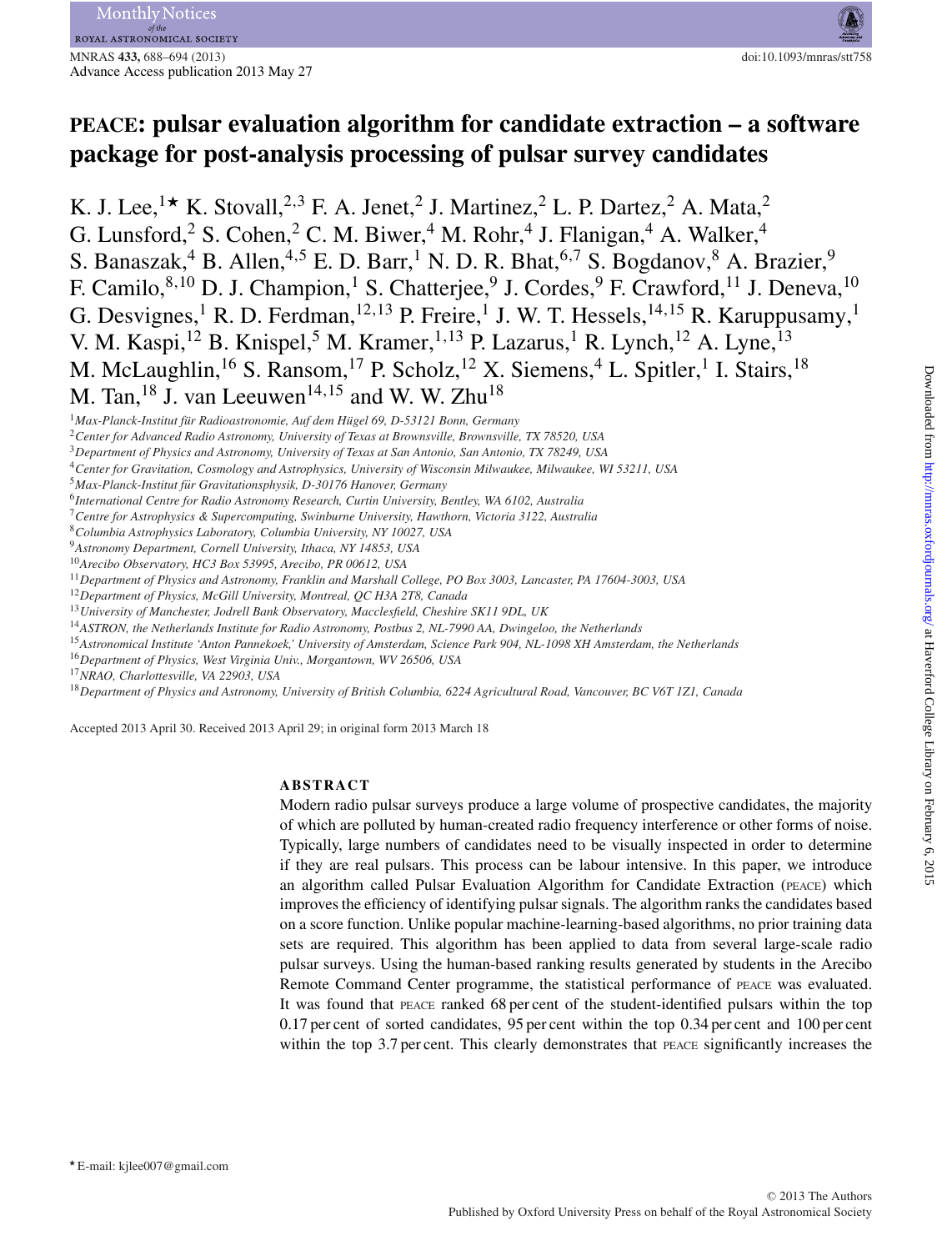pulsar identification rate by a factor of about 50 to 1000. To date, PEACE has been directly responsible for the discovery of 47 new pulsars, 5 of which are millisecond pulsars that may be useful for pulsar timing based gravitational-wave detection projects.

**Key words:** methods: statistical – pulsars: general.

# **1 INTRODUCTION**

Radio pulsars are unique celestial objects that are used as probes to study a wide range of physics and astrophysics (see, e.g., Blandford et al. 1993; Lorimer & Kramer 2005; Lyne & Graham-Smith 2006). Studies of pulsar emission have shed light on the properties of the interstellar medium and the physics of ultrarelativistic plasmas under high-magnetic field conditions. The statistical properties of the pulsar population give us important information on the late stages of stellar evolution, the equation of state of exotic material, and the formation and evolution of binary and multiple star systems. The stable rotation of radio pulsars allows for unique tests of gravitation theories as well as the positive detection of ultra low-frequency gravitational waves. In all cases, the greater the number of pulsars that are discovered, the more physics and astrophysics we are able to study.

As of 2013, more than 2000 pulsars have been found (ATNF Pulsar Catalogue; Manchester et al. 2005). Since pulsar population models predict that the number of detectable pulsars in the Galaxy should be about 10 times higher than this (assuming a luminosity threshold of 0.1 mJy kpc<sup>2</sup>; Faucher-Giguère & Kaspi 2006; Lorimer et al. 2006), several major radio observatories around the world are conducting large-scale blind searches for more of these objects. Typically, pulsar surveys are performed by pointing the telescope at a region of the sky for several minutes to hours, then moving to another region and repeating. Sophisticated analysis software packages, like PRESTO or SIGPROC (Lorimer 2001; Ransom 2001), are applied to the data to search for periodic signals while taking into account the effects of dispersion by the interstellar medium as well as Doppler shifts due to the binary orbital motion. These search algorithms produce a possible series of 'candidates' (i.e. files or plots containing the identified periodic signals and their properties). One can find detailed information about pulsar searching techniques from the standard references (Lorimer & Kramer 2005; Lyne & Graham-Smith 2006). Visual inspection, usually aided by graphical tools (Faulkner et al. 2004; Keith et al. 2009), is still required to determine if a particular candidate is indeed a pulsar, as opposed to radio frequency interference (RFI). After inspection, the good candidates are re-observed in order to confirm their astrophysical origin.

Surveys produce millions of candidates. As an example, the North High Time Resolution Universe (HTRU North) pulsar survey, being conducted with the 100-m Effelsberg radio telescope, is expected to produce 14 million pulsar candidates (Barr 2011). The multibeam survey currently ongoing at the Arecibo Radio Observatory, known as the Pulsar Arecibo *L*-band Feed Array survey (PALFA; Cordes et al. 2006), generates over half a million pulsar candidates per year. The Green Bank Northern Celestial Cap (GBNCC) pulsar survey, currently being performed at the Robert C. Byrd Green Bank Radio telescope, produces candidates at about the same rate. The Green Bank Telescope 350MHz Drift scan pulsar survey (GBT Drift; Boyles et al. 2013; Lynch et al. 2013) generated over 1.2 million candidates. Assuming that it takes about one second to inspect a candidate by eye, one needs over 250 person hours to evaluate one million candidates. The number of candidates is beyond the ability of a single person. There are two natural ways to solve the problem: (1) apply more person power, (2) use computer-based methods to reduce the number of candidates needing inspection.

In an effort to gather the necessary person power and increase the rate at which pulsars are identified, the Arecibo Remote Command Center (ARCC) programme, developed at the University of Texas at Brownsville (UTB), trains students to search through a large number of candidates from these pulsar surveys. In order to increase the rate of pulsar discoveries, the ARCC students have developed a pulsar viewing software package known as ARCC EXPLORER, which contains a set of web applications that allows multiple users to visually inspect and rank pulsar candidates. Further details of the ARCC EXPLORER will be described elsewhere (Stovall et al., in preparation), while in this paper we focus on one part of the ARCC EXPLORER that analyzes the candidates generated by pulsar search pipelines and ranks them according to how 'pulsar-like' they are. We call this tool the Pulsar Evaluation Algorithm for Candidate Extraction (PEACE).

There are currently two major techniques used to reduce the amount of the candidates to inspect. The first type is to select suitable candidates based on several selection rules. For example, graphical tools (Faulkner et al. 2004; Keith et al. 2009) have been developed to help the visual selection. The second method (Eatough 2009; Keith et al. 2009; Lee 2009; Eatough et al. 2010; Bates et al. 2012) is to use computers to automatically select and rank the candidates. PEACE, which is a tool of the second type, calculates a score for each of the candidates, where the score is a measurement of the degree to which a candidate matches certain pulsar-like features. Based on the score from PEACE, the ARCC EXPLORER prioritizes and distributes the candidates to the students for evaluation. In this way, the pulsarlike candidates are given to the students earlier than the rest of the candidates. At the time of writing this paper, PEACE, has helped to identify a total of 47 new pulsars in PALFA, GBNCCand HTRU North, five of which are millisecond pulsars. Students in the ARCC programme at UTB and University of Wisconsin–Milwaukee identified PALFA and GBNCC candidates as pulsars, and they were later re-observed and confirmed.

This paper describes the details of the algorithms used by PEACE and the techniques used to evaluate its efficiency in prioritizing candidates. The details of the pulsars found by PEACE will be discussed elsewhere. The algorithms are described in Section 2. In Section 3, the current implementation is discussed in detail, together with instructions on how to obtain and install PEACE. In this section, we also discuss the efficiency of the current implementation, which is evaluated by comparing its ranking of GBNCC survey candidates against the human-based ranking generated by ARCC students. We discuss these results, and conclusions are presented in Section 4.

# **2 METHOD TO RANK CANDIDATES**

In this section, we explain the algorithm implemented in PEACE to rank candidates. PEACE has two major parts. First, it analyzes the candidate files from pulsar search packages (e.g. PRESTO and SIGPROC) and, secondly, calculates several statistics such as the signal-to-noise ratio (S/N), the pulse profile width, etc. We refer to these statistics as *quality factors*. From these quality factors PEACE computes a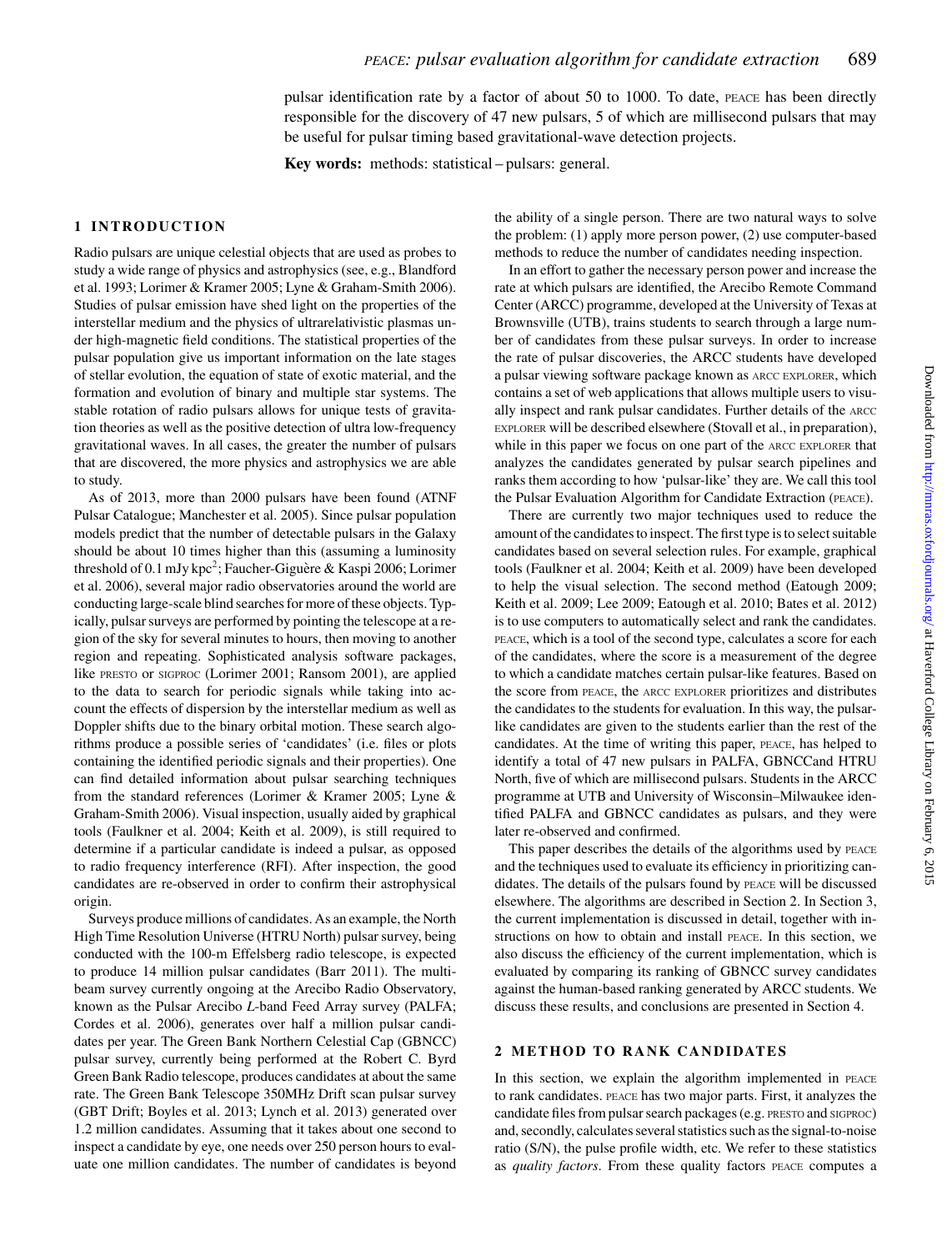score, which is then used to rank the candidates. We define the quality factors and describe how to calculate them in Section 2.1. The pulsar ranking technique is then presented in Section 2.2.

#### **2.1 Quality factors**

Empirical experience has shown that one needs to inspect several features of a pulsar candidate in order to properly characterize it. In PEACE, we have implemented six quality factors, which are described below. For further details of the implementation, we refer readers to the documents in the code repository.<sup>1</sup> These scores inevitably introduce selection effects in the searching process; we delay the related discussions to Section 4.

#### (i) The S/N of the folded pulse profile.

The S/N is a measure of the significance of the signal present in the data. There are various definitions of S/N. Here, we define the S/N in relation to the pulse profile, where the S/N is the ratio between peak and root-mean-square (rms) values. PEACE reads in the pulse profile data, determines the peak amplitude from the pulse profile. To avoid biasing the rms estimation by outliers, we sort the profile data by intensity values and exclude the top 10 per cent. The S/N is calculated as the ratio between the amplitude and the rms value. Although such definition of S/N depends on the number of bins used to fold the profile, where fewer bins give higher S/N, we did not find significant correlation between S/N and pulsar period in the GBNCC data set. There are other definitions for the S/N e.g. the S/N in terms of the mean flux, the reduced  $\chi^2$ , the standard deviation of profile, etc. Any of these quantities can be used to quantify the strength of pulsed signals, because they contain similar information. But one needs to find appropriate score functions or weights, as we will discuss below.

(ii) The topocentric period of the source  $(p_{top})$ .

Pulsar search codes are designed to detect a periodic signal. As a result, each candidate has an associated signal period, the value of which can be indicative of the signal's origin. For example, RFI signals due to air traffic control radar typically have periods of a few seconds and RFI induced by power systems have characteristic frequencies of 50/60 Hz depending on the geographical location of the telescope. PEACE reads the period directly from the candidate file.

(iii) The width of the pulse profile  $(w)$ .

The pulse width,  $w$  is defined as the width of the pulse normalized by the candidate period. Therefore, w ranges from 0 to 1. Typically, one measures the full width at half-maximum (FWHM). However, the FWHM is not a robust measure of the pulse signal width for our application, which may deal with the RFI and signals with low S/N. In order to robustly measure the width, we first fit the pulse profile to multiple Gaussian components (Kramer et al. 1994). Overlapping components are combined.  $w$  is then calculated using an amplitudeweighted sum of the FWHM of each component. The width is thus a useful parameter to discriminate pulsar candidates from RFI, since measured pulsar pulse widths are usually less than 10 per cent (Rankin 1983; Lyne & Manchester 1988; Maciesiak, Gil & Ribeiro 2011) and RFIs usually result in broad waveforms. Admittedly this breadth can be comparable to that seen in millisecond pulsars, however.

(iv) The persistence of the signal in the time domain  $(\eta_T)$ .

<sup>1</sup> The software can be downloaded from http://sourceforge.net/projects /pulsareace/

The persistence of the signal in the time domain is a measure of the fraction of the observation in which the candidate signal is present. The candidate file usually contains a three-dimensional data cube, i.e. the signal intensity as the function of the time index, the frequency index and the pulse phase index. From the candidate file, PEACE reads in the folded pulse profile for each subintegration (i.e. the pulse profile at each time index) and then calculates the onand off-pulse amplitude ratio  $r<sub>T</sub>$ :

$$
r_{\rm T} = \frac{\text{Average of signal level in the pulse window}}{\text{Average of signal level outside the pulse window}},\tag{1}
$$

where the on-pulse window is defined as that region of pulse phase that lies within the FWHM region of each profile component and the off-pulse window covers the remainder. Using  $r<sub>T</sub>$  calculated for each subintegration, PEACE then computes  $\eta$ <sup>-</sup>.

$$
\eta_{\rm T} = \frac{\text{Number of subintegrations with } r_{\rm T} > \alpha_{\rm T}}{\text{Total number of subintegrations}}.
$$
\n(2)

Here  $\alpha_T$  is a preset threshold, whose default value is 1 in PEACE. By definition,  $\eta_{\rm T} \in [0, 1]$ . Since the pulsar signal is expected to persist for most of the observing session, true pulsar signals should have a high value of  $\eta$ <sub>T</sub>.

(v) The persistence of the signal in the radio frequency domain  $(n_F)$ .

The persistence of the signal in the radio frequency domain is a measure of that fraction of the bandwidth in which the candidate signal is present. Similar to the calculation of the  $r<sub>T</sub>$ , PEACE reads in the folded pulse profile for each subband, then computes the on-and-off pulse amplitude ratio  $r_F$ .  $\eta_F$  is then computed as

$$
\eta_{\rm F} = \frac{\text{Number of subbands with } r_{\rm F} > \alpha_{\rm F}}{\text{Total number of subbands}}\,,\tag{3}
$$

where the threshold  $\alpha_F$  is set to a default value of 1 in PEACE. As with  $\eta_{\rm T}, \eta_{\rm F} \in [0, 1]$ . Since the pulsar signal is expected to be broad-band, true pulsar signals should have a high value of  $\eta_F$ .

(vi) The ratio between the pulse width and the dispersion measure (DM) smearing time  $(\eta_{DM})$ .

PEACE reads the barycentric period  $(p_{\text{bar}})$ , the frequency channel width  $(\Delta f_c)$ , the centre frequency (*f*) and the DM from the candidate file, then calculates the dispersive smearing time across a single frequency channel:

$$
\Delta \tau = 8.3 \,\mu s \left( \frac{\Delta f_c}{\text{MHz}} \right) \left( \frac{f}{\text{GHz}} \right)^{-3} \left( \frac{DM}{\text{cm}^{-3} \,\text{pc}} \right). \tag{4}
$$

Together with the fractional pulse width  $w$ ,  $\eta_{DM}$  is calculated as

$$
\eta_{\rm DM} = \frac{p_{\rm bar} w}{\Delta \tau} \,. \tag{5}
$$

Since the pulse width of any true astronomical signal must be greater than the dispersive smearing time across a single frequency channel,  $\eta_{DM}$  is expected to be greater than 1 for a real pulsar signal. Due to the small difference between the  $p_{\text{bar}}$  and the  $p_{\text{top}}$ , either can be used in the above calculation.

This simple definition of DM score neglects the effects of sampling time. This does not have a significant impact on the PEACE ranking, because the sampling time effect only increases the measured width  $w$  of a pulse profile, which increases the ranking score rather than decreasing it.

## **2.2 Scores**

PEACE combines the measured quality factors and calculates a final score, *S*, which is stored in the database and later used by the ARCC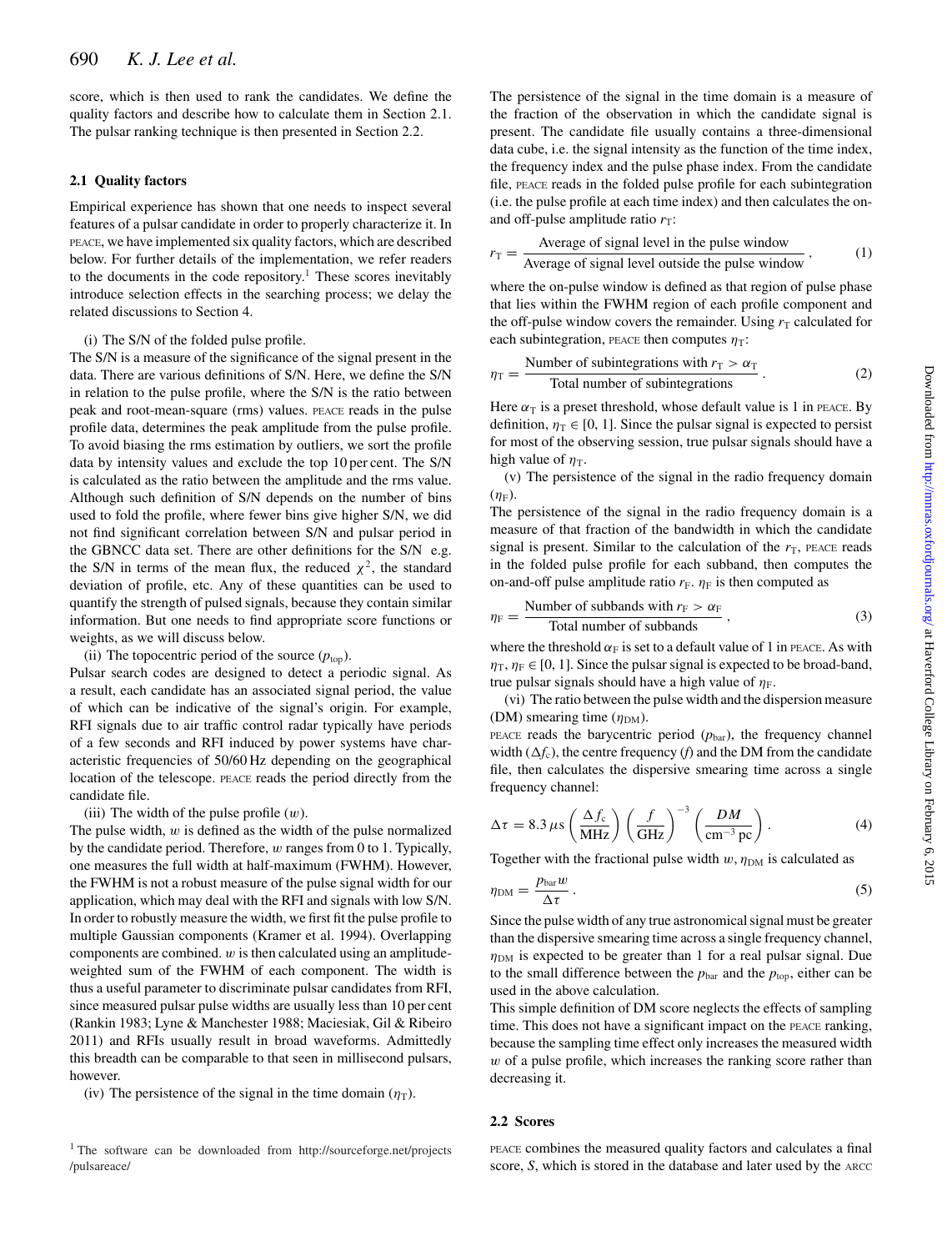EXPLORER to sort the candidates. The final score is defined as a linear combination of individual ones, i.e.

$$
S = \beta_{S/N} S_{S/N}(S/N) + \beta_{p_{top}} S_{p_{top}}(p_{top})
$$
  
+  $\beta_{w} S_{w}(w) + \beta_{\eta_{T}} S_{\eta_{T}}(\eta_{T})$   
+  $\beta_{\eta_{F}} S_{\eta_{F}}(\eta_{F}) + \beta_{\eta_{DM}} S_{\eta_{DM}}(\eta_{DM}),$  (6)

where  $\beta_{S/N}$ ,  $\beta_{p_{\text{top}}}$ ,  $\beta_w$ ,  $\beta_{\eta_{\text{T}}}$ ,  $\beta_{\eta_{\text{F}}}$  and  $\beta_{\eta_{\text{DM}}}$  are constants with default values of 1. The functions  $S_{S/N}$ ,  $S_w$ ,  $S_{\eta_T}$ ,  $S_{\eta_F}$ , and  $S_{\eta_{DM}}$  are

$$
S_{S/N}(S/N) = \begin{cases} -(S/N - 5)^2 & \text{for } S/N \le 5, \\ 0 & \text{for } S/N > 5, \end{cases}
$$
(7)  

$$
S_W(w) = \begin{cases} -280.7w^2 + 11.4w - 1.6, \\ \text{for } w < 0.125, \\ -37.9w^2 - 4.1w - 4.0, \\ \text{for } 0.125 \le w < 0.6, \end{cases}
$$
(8)

for 
$$
0.125 \leq w < 0.6
$$
,  $-20$  for  $0.6 \leq w$ ,

 $20$  for  $0.6 < w$ 

$$
S_{\eta_{\rm T}}(\eta_{\rm T}) = -9(\eta_{\rm T} - 1)^2, \qquad (9)
$$

$$
S_{\eta_{\rm F}}(\eta_{\rm F}) = -9\,(\eta_{\rm F} - 1)^2\,,\tag{10}
$$

$$
S_{\eta_{\rm DM}}(\eta_{\rm DM}) = \begin{cases} -10.2 & \eta_{\rm DM} < 0.4, \\ -4(\eta_{\rm DM} - 2)^2 & 0.4 \le \eta_{\rm DM} \le 2, \\ 0 & 2 < \eta_{\rm DM}. \end{cases}
$$
(11)

Each of these functions is shown in Fig. 1. The form of these functions was inspired by the natural logarithm of the probability distribution of the relevant quality factor. For example, the function  $S_W$  is an analytic approximation to the natural logarithm of the pulse width probability distribution determined from all radio pulsars in the ATNF catalogue (Manchester et al. 2005). The above functions are not tuned to a particular survey. However, the function  $S_{p_{\text{top}}}$ , which characterizes the closeness of the candidate period to any RFI signal's value, has to be determined according to the local RFI environment of the survey under study. At the beginning of a survey, one does not have any information about the RFI. In that case, the



**Figure 1.** The functions  $S_{S/N}$ ,  $S_w$ ,  $S_{\eta_T}$ ,  $S_{\eta_F}$  and  $S_{\eta_{DM}}$  used by PEACE to determine the overall candidate score.



**Figure 2.**  $S_{p_{\text{top}}}$  for the GBNCC survey. The *x*-axis is the topocentric period in milliseconds and the *y*-axis is the value of  $S_{p_{\text{top}}}$ .

 $S_{p_{\text{top}}}$  is chosen to be 0. As the number of candidates becomes large, e.g.  $10^4$ , one can start to construct  $S_{p_{\text{top}}}$  using the following recipe: (i) calculate the histogram of the periods of all the candidates; (ii) use a running median filter to determine the baseline in the histogram; (iii) remove the baseline from the histogram; (iv) take the negative logarithm of the histogram and re-scale it so that it ranges from −10 to 0 and (v) interpolate the resulting distribution in order to create the analytic continuous function  $S_{p_{\text{top}}}$ . Using data to generate scores is similar to the ideas of machine-learning-based techniques, where we use the data themselves as the training set to generate the RFI scores. In the released PEACE package, there is a dedicated tool, *buildSP*, which can generate this function from a list of candidate periods. As an example,  $S_{p_{top}}$  for the GBNCC survey is shown in Fig. 2.

The use of  $S_{p_{top}}$  was inspired by the 'birdie-list zapping technique' (e.g. Lorimer & Kramer 2005), where one removes all of the candidates with  $p_{\text{top}}$  in the period range where RFI often appears.<sup>2</sup> Instead of completely removing such candidates, PEACE only reduces their final score. If other qualities are good, PEACE can still rank such a candidate highly. This allows for the discovery of pulsars with periods similar to the local RFI. A particular example is shown in Fig. 3: although the period of the candidate is close to the RFI, PEACE still gives the candidate a high final score to make the candidate stand out against the RFI because of the other scores.

#### **3 IMPLEMENTATION AND APPLICATION**

#### **3.1 Implementation**

The source code for PEACE is located at http://sourceforge.net /projects/pulsareace/. Currently, there exist three versions of PEACE where the only difference between these is the type of candidate file it analyzes. One version analyzes PRESTO candidate files (.pfd), one for pdmp (Hotan, van Straten & Manchester 2004) candidate files (.ar) and one for image plots (.png). For .png files, PEACE scans user-defined regions of the image to determine the pulse profile,

 $2$  There is a major difference between the birdie-list and the period scoring technique. The birdie list is usually used before the harmonic summing, while the  $S_{p_{\text{top}}}$  is applied to the final candidates.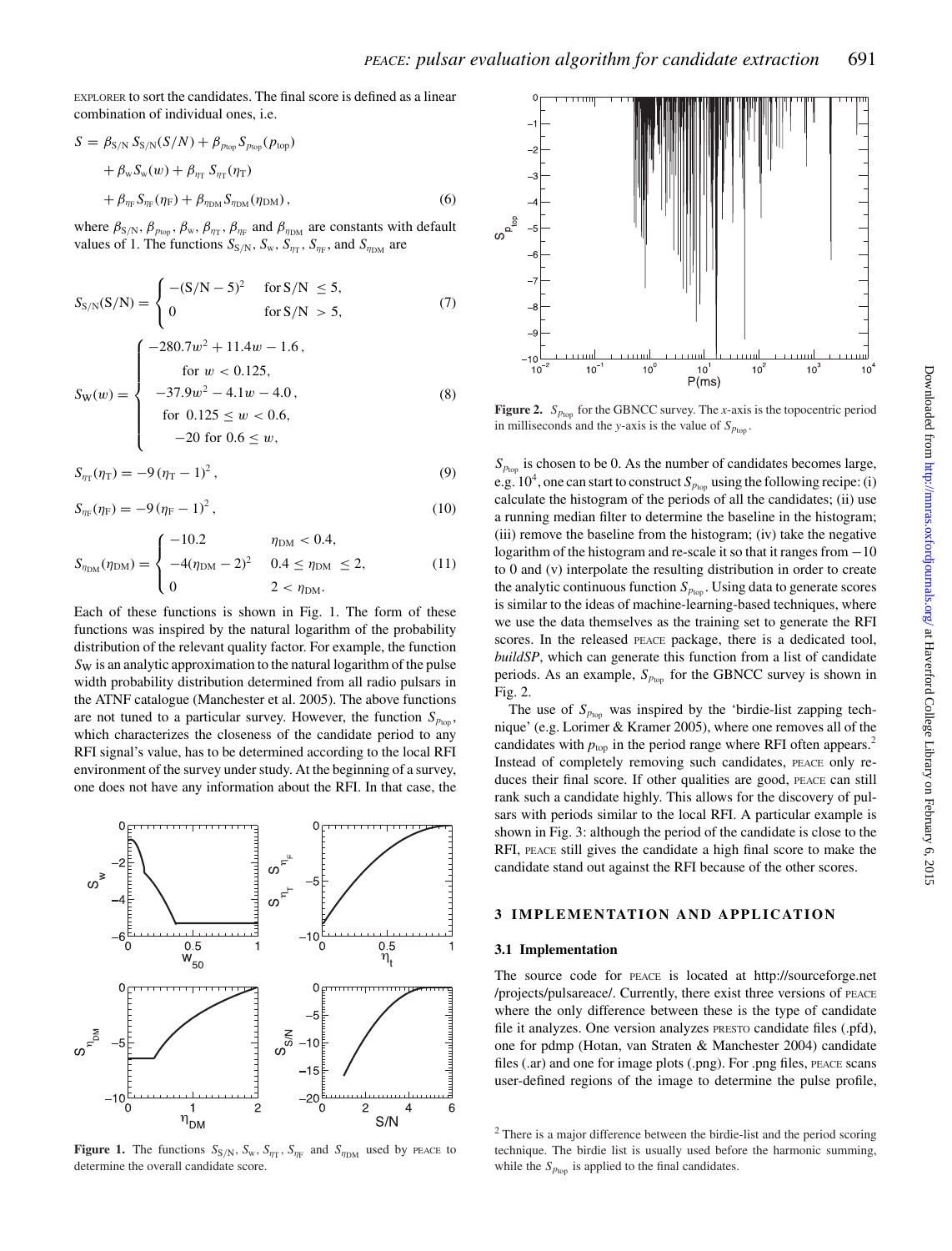

**Figure 3.** The PEACE score and periods for a subset of candidates. The dots are all identified as RFIs, while the diamond symbol is the candidate later identified to be a pulsar. Although the periods are similar, the PEACE score of the candidate is still higher than the scores of RFI.

subintegrations and subband data. These regions can be specified in the command line with the pixel coordinates of the left, right, top and bottom of each panel. The idea behind the .png version of PEACE is to extend its ability to analyse candidates generated in alternative pipelines, where the users measure the geometry parameters just once and they can process all the image with an identical command line. The values of the candidate period and DM are entered via command-line arguments upon execution. If these are not given, PEACE ignores  $S_{p_{\text{top}}}$  and  $S_{\eta_{\text{DM}}}$ , when calculating the score.

As discussed before, PEACE uses several statistical thresholds together with several preset constants (i.e.  $\alpha_{\rm T}, \alpha_{\rm F}, \beta_{\rm S/N}, \beta_{p_{\text{top}}}$ ,  $\beta_{\rm w}, \beta_{\eta_{\rm T}}, \beta_{\eta_{\rm F}}$  and  $\beta_{\eta_{\rm DM}}$ ) to calculate the score. PEACE allows the user to override each of these parameters via command-line arguments. For example, one can increase  $\beta_{p_{\text{top}}}$  for data with comparatively worse RFI.

# **3.2 Evaluation**

ARCC students have visually inspected over  $10<sup>5</sup>$  candidates from a part of the GBNCC survey and have identified over 70 confirmed pulsars (including previous discoveries). This data set is complete and unbiased, because all the candidates have been visually inspected at least once. Such a unique data set is very valuable to evaluate the effectiveness of automatic pulsar ranking systems such as PEACE.

The ideal candidate sorting algorithm would score all real pulsars higher than all other candidates. Therefore, the distribution of all the known pulsars in the list of candidates ranked by score is a good measure of the effectiveness of the ranking algorithm. Here, we used the pulsars, which are identified by ARCC students in GBNCC survey, as tracers to evaluate the PEACE performance. The measured detection rate of PEACE is shown in Fig. 4, where 68 per cent of confirmed pulsars are in the top 0.17 per cent of PEACEranked candidates, 95 per cent are in the top 0.34 per cent, and all are in the top 3.7 per cent. These results indicate that inspecting candidates in order of decreasing PEACE score will significantly increase the rate of pulsar identification. For this evaluation, the statistical thresholds and preset constants were set to their default values as described above.

For most of the time, the processing speed of PEACE is limited by the time of reading in files. An Intel<sup>(8)</sup> 2.4 GHz processor with 6 Mb cache usually processes a candidate file within 100 to 500 ms, which corresponds to 0.2 to 1 million candidates per processor per day.

#### **4 DISCUSSIONS AND CONCLUSIONS**

In this paper, we have described PEACE, a software package for postanalysis processing of pulsar survey candidates. PEACE uses a set of algorithms to analyse a pulsar candidate and calculate a score, which is a measure of how likely a candidate is to be a real pulsar. These algorithms are described and the effectiveness of PEACE has been evaluated. Using candidates generated by the PEACE survey and inspected by students in the ARCC programme, it was shown that PEACE significantly increases the rate of identifying pulsars. For example, four million candidates require approximately  $10<sup>3</sup>$  person hours in order to visually inspect each one. If one pre-sorts these candidates according to their PEACE score, 100 per cent of the pulsars are expected to be in the top 150 thousand candidates. Inspecting these candidates only requires 40 person hours. Such efficiency will, hopefully, help the pulsar surveys using future large telescopes, such as the Five-hundred-metre Aperture Spherical Radio Telescope (Nan et al. 2006; Smits et al. 2009b) and the Square Kilometre Array (Kramer & Stappers 2010; Smits et al. 2009a).

PEACE uses six quality factors to determine a candidate's score. These are the S/N, the candidate period, the pulse width, the signal's persistence in the time and the frequency domains, and the pulse width to DM smearing time ratio. These quality factors are chosen because they are readily available from standard pulsar searching pipelines (e.g. PRESTO and SIGPROC). Also, human experience has shown that these particular quality scores are helpful in differentiating between pulsar candidates and RFI. As shown in Fig. 4, there is no single quality factor dominating the final score. For example, typical survey analyses will remove candidates whose periods lie within RFI-dominated regions (e.g. the 'birdie-list zapping technique'). PEACE simply reduces the score of such candidates. Thus, it is still possible to find pulsars within the RFI-dominated regions.

Beside the six quality factors used in this paper, there are other possibilities. For example, Eatough (2009) and Eatough et al. (2010) find that the  $\chi^2$  of the fit to the theoretical DM–S/N curve and other factors can be useful for neural network algorithms in identifying pulsars. From our experience with PALFA and HTRU North surveys, the score function for the DM–S/N curve fitting  $\chi^2$  will not be a simple shape. In this way, a more complex scoring scheme with more quality factors may further improve the current performance of PEACE.

PEACE is fully pre-determined and does not require any training data sets. This is different from other approaches that use neural networks (Eatough 2009; Eatough et al. 2010; Bates et al. 2012), which determine the strategy for ranking candidates by 'learning' knowledge from training data sets. Although PEACE does not require such initial training data sets, it can be further fine-tuned when such data become available.

As a caveat, using PEACE introduces selection effects in the searching. For machine-learning algorithms, it is hard to quantify the selection effects, since they are inherited from the training data sets. For PEACE, we know exactly what the selection effects are and the users can adjust the score weights to adapt to particular purposes. As indicated in Fig. 1, PEACE prefers candidates with small pulse widths, high S/N, wide-band signals and persistent pulses. It also down-weights the candidates with pulse profiles narrower than the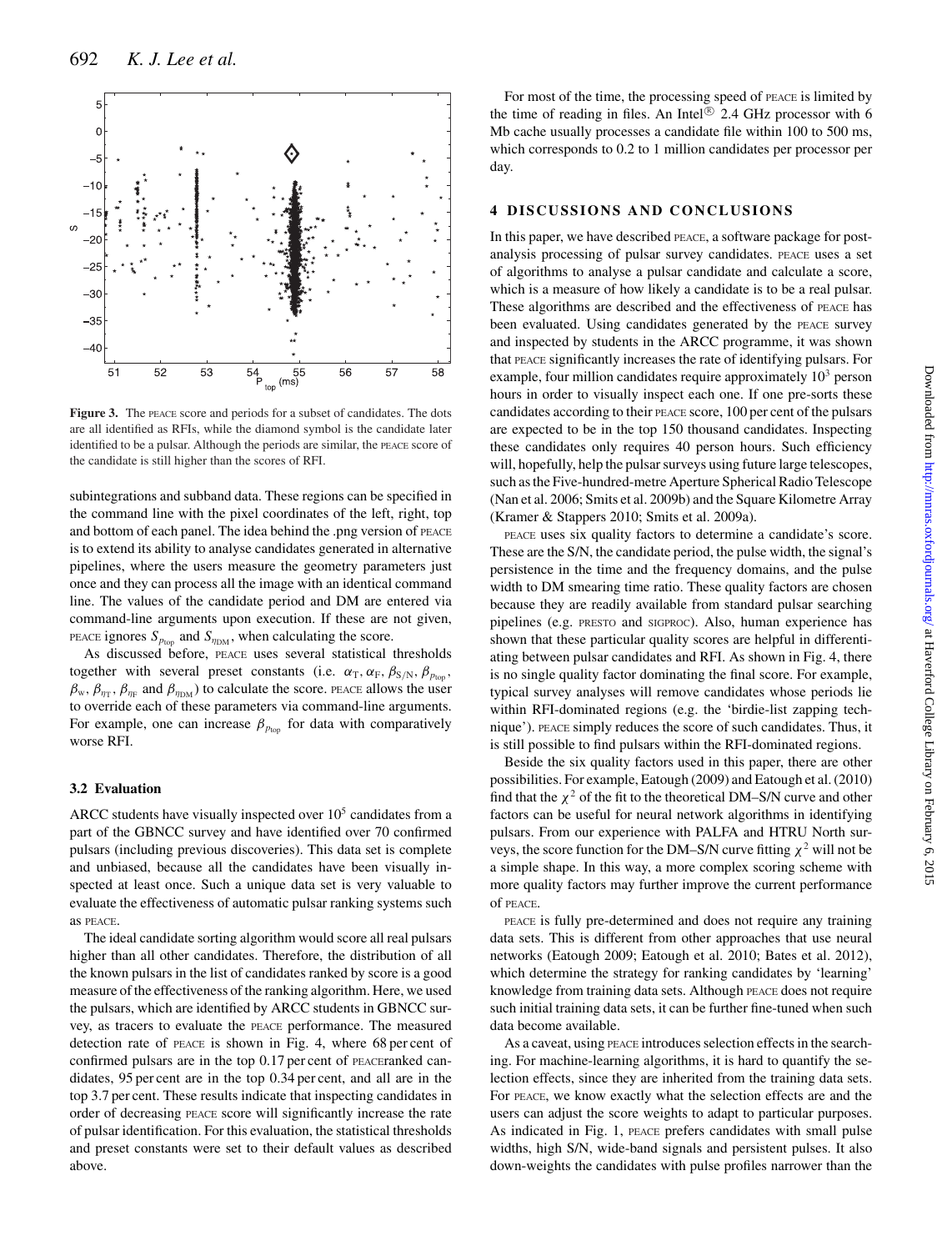

Figure 4. In order to determine the efficiency of PEACE, candidates are sorted in descending order according to the score generated by PEACE. In the above figure, the fraction of top ranked candidates is plotted versus the fraction of confirmed pulsars in those candidates. The thick solid, dashed, dot–dashed, dotted, solid, circled and cross-marked curves are for the ranking using the score S,  $S_{\text{S/N}}$ ,  $S_{\text{W}}$ ,  $S_{\text{DM}}$ ,  $S_{\text{POD}}$ ,  $S_{\eta_{\text{T}}}$  and  $S_{\eta_{\text{F}}}$ , respectively. We can see that using the final score (S) is better than using the individual ones. The ranking using the final score *S* puts 68 per cent of confirmed pulsars in the top 0.17 per cent of ranked candidates, 95 per cent are in the top 0.34 per centand all are in the top 3.7 per cent.

channel DM smearing widths. Using multiple scores reduces the chance of missing good candidates to a certain degree, although it may still give low scores for the candidates with wide pulse profiles and low S/N. For certain pulsars, the pulse energy can decrease by a factor of 10 or more over a short time-scale and then increase just as sharply afterwards (Backer 1970). Such 'nulling' pulsar may get a lower score due to the persistence score  $\eta$ <sub>T</sub>. Similarly, in the radio frequency domain, signals can scintillate due to the interstellar medium (Rickett 1990), which reduces the score  $\eta_F$ .

PEACE can be a starting point for machine-learning algorithms. Since we have demonstrated that the quality factors calculated by PEACE effectively quantify how likely a candidate is of being a pulsar, more advanced algorithms may further improve PEACE's scoring performance.

# **ACKNOWLEDGEMENTS**

KJL gratefully acknowledges support from ERC Advanced Grant 'LEAP', Grant Agreement Number 227947 (PI: Michael Kramer). KS, FJ and the students in the ARCC programme acknowledge the support from NSF AST 0545837 & 0750913. Pulsar research at UBC is supported by an NSERC Discovery Grant and Discovery Accelerator Supplement, by CANARIE and by the Canada Foundation for innovation. The work of CMB, MR, JF, AW, SB, and XS was partially supported by the Office for Undergraduate Students at the University of Wisconsin – Milwaukee and the NSF through CAREER award number 0955929, PIRE award number 0968126 and award number 0970074. PL acknowledges the support of IM-PRS Bonn/Cologne and NSERC PGS-D. We thank R. Eatough, D.

Nice and J. P. W. Verbiest for reading the manuscript and for the helpful comments.

#### **REFERENCES**

- Backer D. C., 1970, Nat, 228, 42
- Barr E., 2011, in Burgay M., D'Amico N., Esposito P., Pellizzoni A., Possenti A., eds, AIP Conf. Ser. Vol. 1357, The Northern-sky High Time Resolution Universe Pulsar Survey. Am. Inst. Phys., New York, p. 52
- Bates S. D. et al., 2012, MNRAS, 427, 1052
- Blandford R. D., Hewish A., Lyne A. G., Mestel L., 1993, Pulsars as Physics Laboratories, Oxford Univ. Press, Oxford
- Boyles J. et al., 2013, ApJ, 763, 80
- Cordes J. M. et al., 2006, ApJ, 637, 446
- Eatough R., 2009, PhD thesis, Univ. Manchester
- Eatough R. P., Molkenthin N., Kramer M., Noutsos A., Keith M. J., Stappers B. W., Lyne A. G., 2010, MNRAS, 407, 2443
- Faucher-Giguère C.-A., Kaspi V. M., 2006, ApJ, 643, 332
- Faulkner A. J. et al., 2004, MNRAS, 355, 147
- Hotan A. W., van Straten W., Manchester R. N., 2004, Publ. Astron. Soc. Aust., 21, 302
- Keith M. J., Eatough R. P., Lyne A. G., Kramer M., Possenti A., Camilo F., Manchester R. N., 2009, MNRAS, 395, 837
- Kramer M., Stappers B., 2010, in ISKAF2010 Science Meeting, LOFAR, LEAP and Beyond: Using Next Generation Telescopes for Pulsar Astrophysics, p. 34
- Kramer M., Wielebinski R., Jessner A., Gil J. A., Seiradakis J. H., 1994, A&AS, 107, 515
- Lee K. J., 2009, PhD thesis, Peking University
- Lorimer D. R., 2001, in Arecibo Tech. Memo 2001-01, Sigproc (pulsar) Signal Processing Programs, available at:<http://sigproc.sourceforge.net>